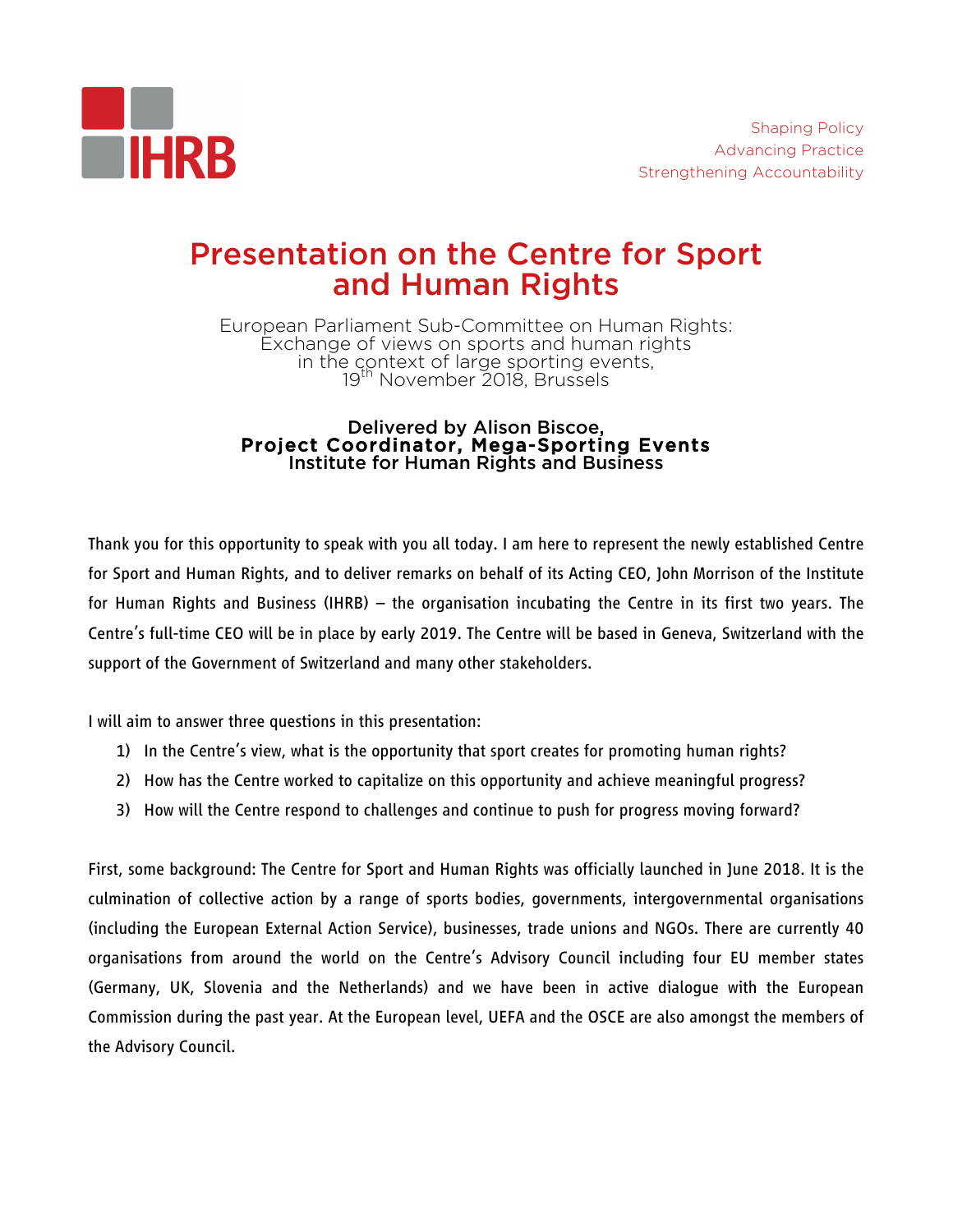Our work in this area began in 2012 following the London Olympics. The then Chair of the Commission for a Sustainable London 2012 approached IHRB looking to house, and ultimately share, many of the learnings compiled during the Games. Over time, this work gained enough traction to host a high-level meeting in Glion, Switzerland and eventually, a commitment to establish the Mega-Sporting Events Platform for Human Rights.

The Platform examined key human rights risks linked to mega-sporting events as they related to sports bodies, host actors, sponsors, and broadcasters, as well as athletes, children and other vulnerable groups. The findings were published in early 2017 as a series of 11 White Papers and were then further developed into tools to support the different stakeholder groups in conducting due diligence and ensuring respect for human rights throughout all stages of the mega-sporting event lifecycle.

The mission of the new Centre is to take these learnings forward in practical ways: to work toward a world of sport that fully respects human rights by sharing knowledge, building capacity, and increasing accountability of all actors through collective action and promotion of the Sporting Chance Principles (a set of principles developed jointly with the stakeholders involved in the MSE Platform, framing different actors' commitment to uphold human rights in the mega-sporting event context).

## **Why did we get involved in this work? What is the opportunity that sport creates for promoting human rights?**

Firstly, sport has reach like nothing else. Looking at players themselves, there are nearly 1 billion people worldwide who play volleyball, nearly 500 million who play basketball, and nearly 300 million playing football. From a fans perspective, at its peak, 3.4 billion people watched the World Cup in Russia this summer (nearly half the world's population).

When we think of the groups affected by sport, these numbers mean that the negative impacts can be that much more detrimental, but the positive impacts have the potential to be that much more beneficial.

We also believe that sport is a natural ally in the human rights debate. Many of the sports bodies themselves recognise values such as tolerance, respect, fair play and non-discrimination in their own charters. While the autonomy of sport seeks to safeguard these values against political, legal or commercial influences, it cannot be used as a mechanism to avoid accountability, especially accountability towards those most vulnerable.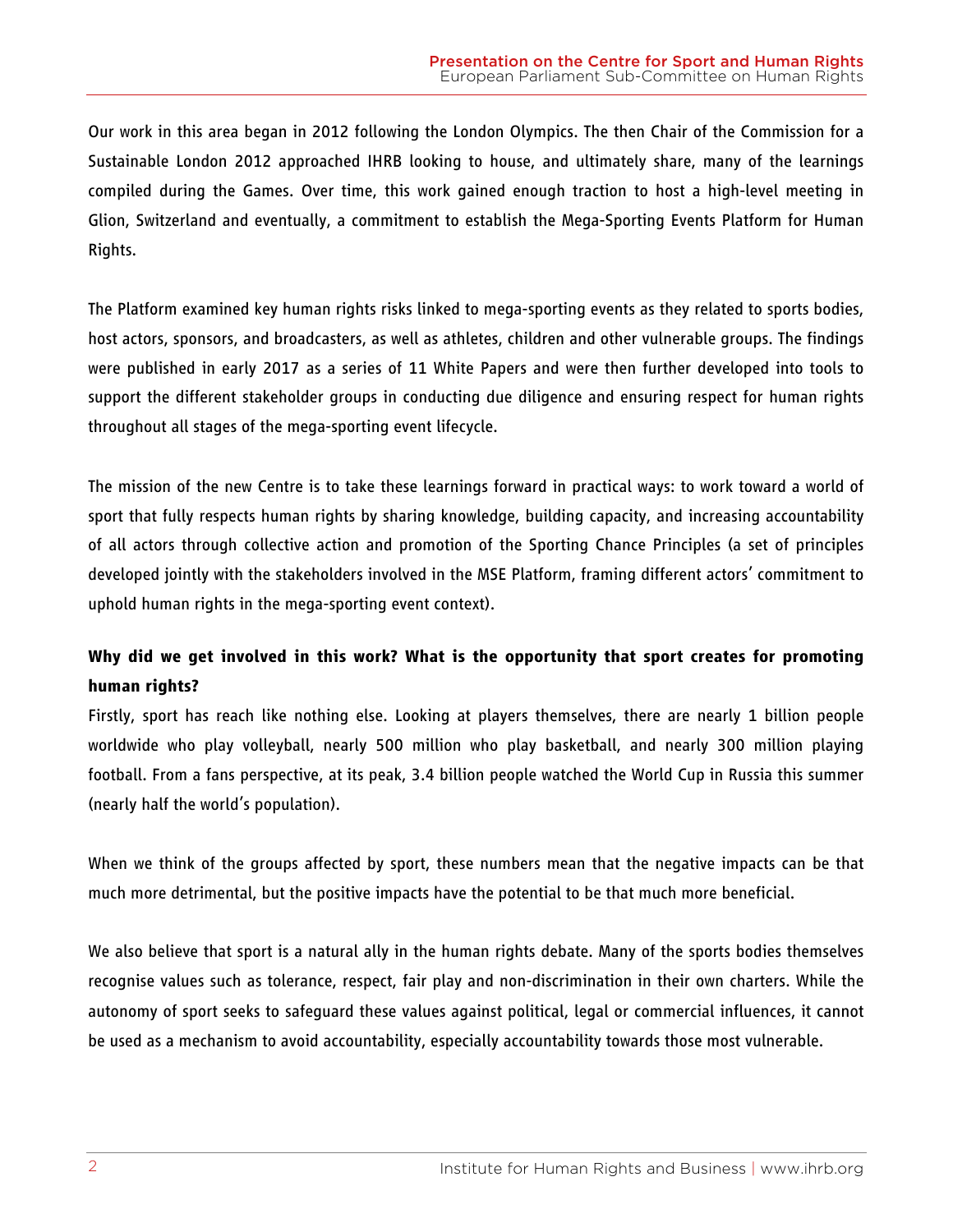### **How is the Centre working to capitalize on this opportunity and achieve meaningful progress?**

We recognise the many opportunities sport provides and see sport as a force for good in society. Sport is also a new and unique entry point in advancing respect for human rights around the world. The Centre will continue to encourage collective action to ensure that those who stand to both benefit and lose the most from sporting events are at the core of its work, whilst delivering activities designed to share knowledge, build capacity and increase accountability throughout the world of sport.

On sharing knowledge, the Centre already acts as a facilitator for dialogue between diverse stakeholders (I already mentioned the 40+ organisations on our Advisory Council) and formalises this process through the annual Sporting Chance Forum – this year to be held in Paris at UNESCO, coinciding with the 70<sup>th</sup> anniversary of the Universal Declaration of Human Rights. The Forum brings together hundreds of stakeholders from across the world of sport with previous speakers including tennis legend Martina Navratilova, IOC President Thomas Bach, and former UN High Commissioner for Human Rights, Zeid Ra'ad al Hussein. The Forum serves as an opportunity to raise key issues that many in sport face, but few know how to effectively manage. For example, last year's Forum included a session looking at various forms of discrimination towards women in sport, and this year, a panel is being organised on adult survivors of child abuse in sport to hear personal accounts so that atrocities like that which happened in US Gymnastics can be prevented.

On capacity building, the Centre has a growing number of strong partnerships including with hosts of upcoming sporting events in Tokyo and Qatar. In Tokyo, the Centre has worked closely with the local Olympics organising committee TOCOG on developing a grievance mechanism for its Sustainable Sourcing Code, and continues to work with the organisation to further improve this mechanism. In Qatar, in preparation for hosting the football World Cup, the Centre has worked closely with the Supreme Committee for Delivery and Legacy and FIFA on the newly established Worker Welfare Standards and improving labour conditions on stadium sites in the country. The Centre will expand this work in the years ahead, supporting sports bodies on embedding human rights into their governance and operations, as well as into their bid requirements, as FIFA and others have already done. It will also work on the ground with local organising committees to ensure human rights due diligence is embedded throughout every stage of a mega-sporting event lifecycle, and will seek to amplify the voices of those affected and increase their capacity to effectively engage with governments, sports bodies, businesses and others on issues concerning them.

Finally, the purpose of sharing knowledge and building capacity of actors in and around the world of sport is ultimately about increasing accountability within the sector. Much like Pillar 3 of the UN Guiding Principles on Business and Human Rights, this will be one of the most difficult, but most important tasks for the Centre, and